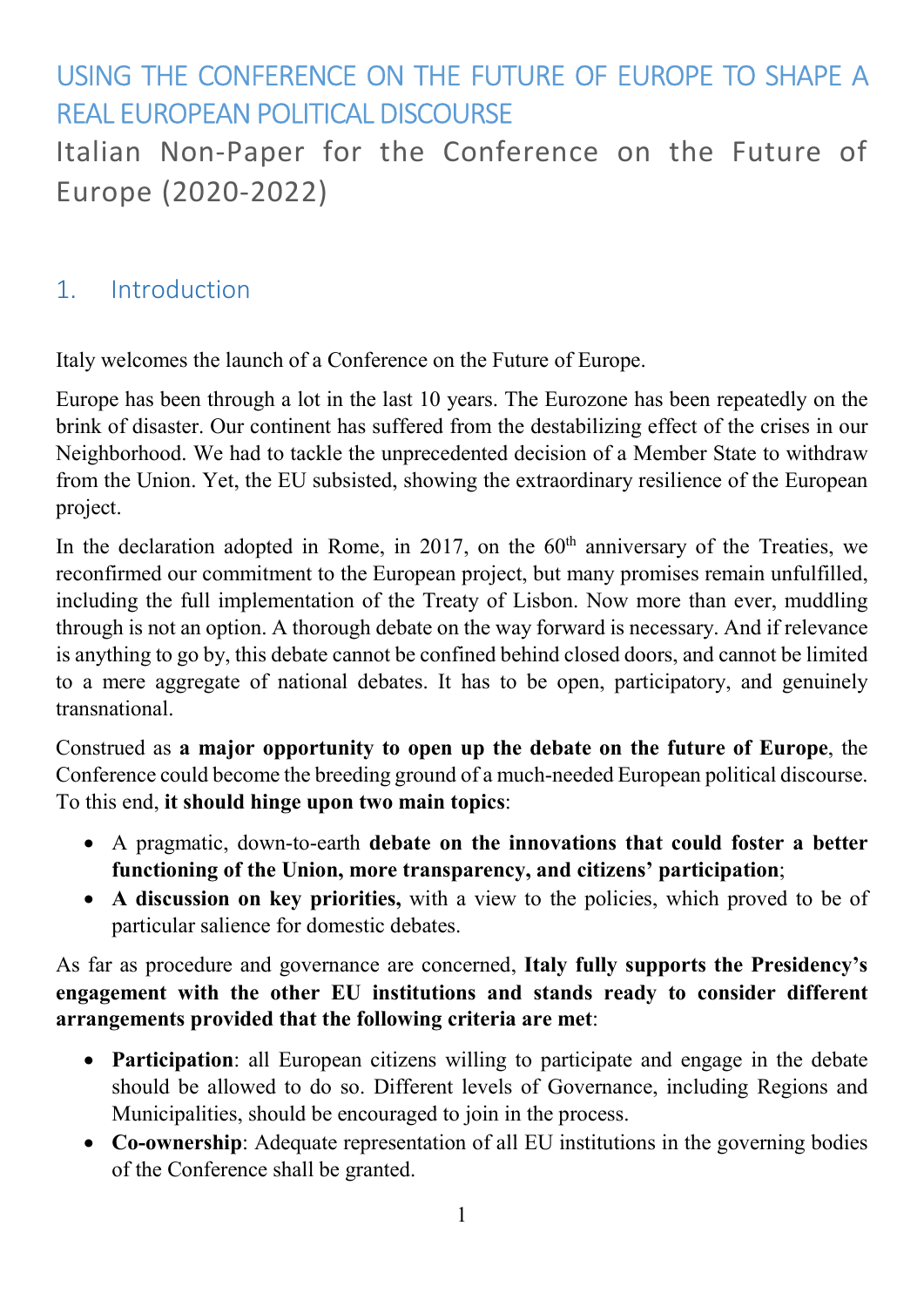- Representativeness: not only EU institutions and national Governments, but also national Parliaments shall be adequately represented in collective bodies, with delegations wide enough to reflect different political sensibilities.
- Transparency: access to documents and proceeding has to be granted all along.
- Relevance: we can't afford to convene a vast consultative exercise to little or no avail. This would prove to be not only frustrating but also counterproductive. We have to make sure that the outcome of the Conference is relevant, and concretely taken care of.
- Trans-nationality: 27 national debates on the future of Europe would make some sense but little difference. The real added value of the conference would be promoting a Europe-wide integrated debate on cross cutting issues.

To make the most out of the Conference, we should mobilize a wide array of tools and have as wide-ranging, transnational and participatory a debate as possible. Italy attaches the greatest importance to the early involvement of the civil society as well as of national Parliaments. Inter-parliamentary conferences, town-hall meetings with representatives from all Member States, citizens' consultations will be key to the success of the initiative. A bottom-up and open approach – including the use of social media and the establishment of a conference interactive blog – could keep the debate alive and shall accompany the process all along.

The Western Balkans should also be engaged in the Conference on the Future of Europe, as Italy and other member States suggested in their joint paper "Elements for an enhanced enlargement process and sustained and accelerated integration of the Western Balkans" of December 2019.

Youth participation in the whole exercise will be key. In this respect, Italy aims at promoting initiatives involving young people from the EU, the Western Balkans, and the Mediterranean countries.

# 2. Bolstering the European democratic space, promoting a better functioning of the EU

As stated in the December 2019 EUCO Conclusions, "the Conference should contribute to the development of our policies in the medium and long term so that we can better tackle current and future challenges". Yet, a debate on policies cannot ignore decision-making procedures and the broader issue of the functioning of the EU. It would be probably premature, at this stage, to envisage a major overhaul of the European architecture. However, Italy deems that the Conference should not shy away from discussing targeted but symbolically important innovations to the EU institutional setup.

Priority should be given to two strands of measures:

Innovations aimed at **bolstering the European democratic space**;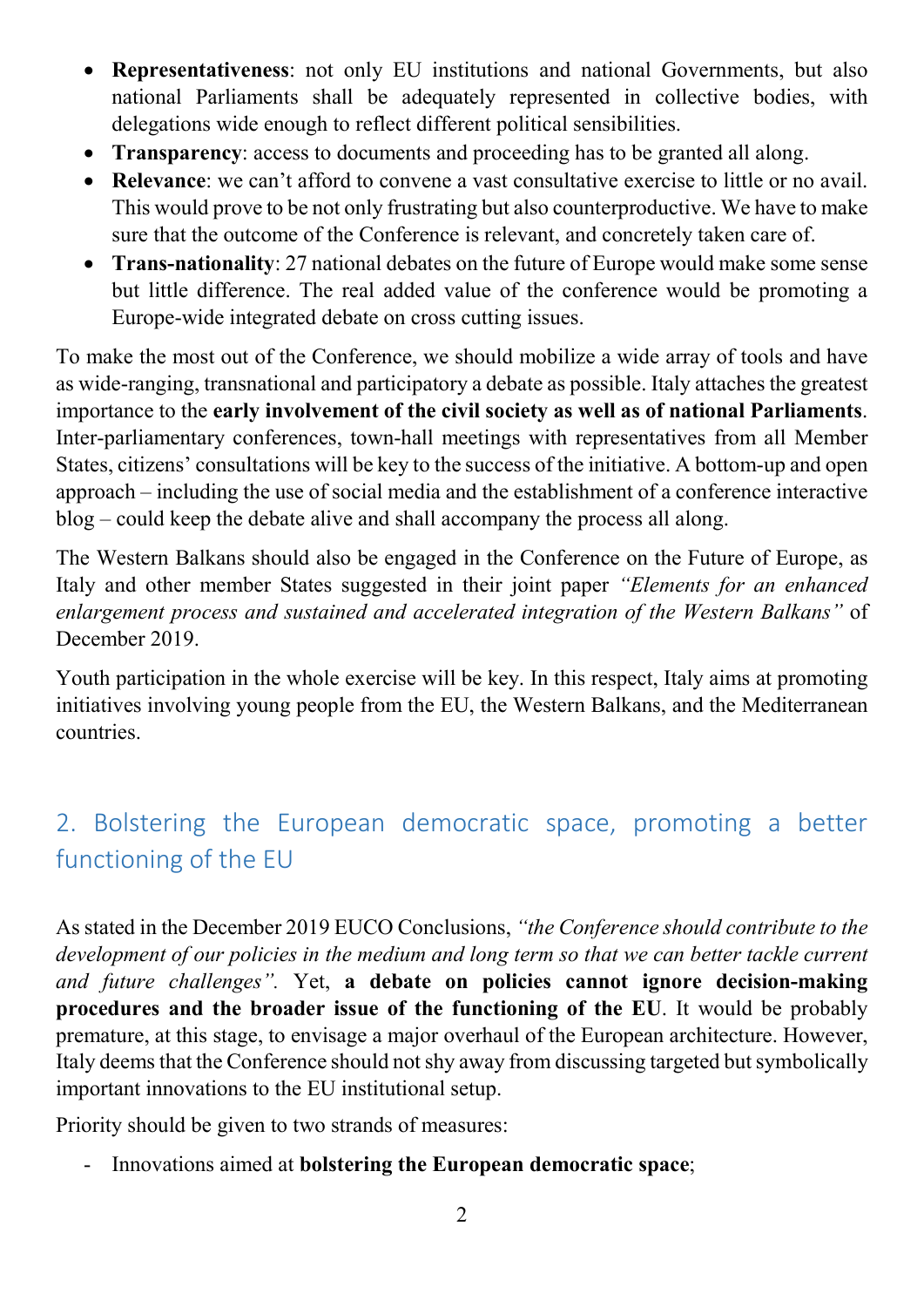Measures aimed at **promoting a better functioning** of the EU institutions.

On the former, it is worth noting that EU decisions have become increasingly relevant to European citizens. However, as long as the public debate remains segmented along national lines, the risk of misperception and misrepresentation remains very high. The way in which the debate on the EU economic governance in the aftermath of the financial crisis unfolded, with reciprocal stereotyping in the media of Northern and Southern Europe, is a point in case.

Only a truly EU-wide political discourse can help us frame correctly the main choices we are faced with. This is by no means quixotic. The largely transnational debate on environmental challenges, which is involving civil society representations across all EU countries, demonstrates that this is a distinct possibility.

### Italy suggests discussing selected innovations that could spur an authentic EU debate, notably:

- a. Improving transparency and citizens' participation. A thorough discussion is needed on how to ensure greater transparency and citizens' participation to all European proceedings. Members of the EMU should also consider an in-depth examination of the Eurozone governance. Notably, envisaging a better involvement of the European Parliament and greater transparency for the EFC-Eurogroup-Eurosummit proceedings.
- b. Further strengthening of the European Citizens' Initiative. In this context, the introduction of an all-European Referendum on issues related to EU integration could be envisaged. This consultative tool should be engineered in order to be consistent with and supportive to national direct democracy instruments.
- c. Reinforcing European representation: the role of the European Parliament should be strengthened, including by formalizing its right of initiative. The possibility of harmonizing the electoral rules for the European election should also be explored, with a view to laying the groundwork for an EU-wide political campaigning. A limited but symbolically important joint EU constituency could also serve this purpose, allowing the European political families to compete on a trans-national basis. This could also pave the way to more ambition reforms, dovetailing the debate on a directly-elected President of the Commission.

Equally important would be discussing process innovations that could make the EU institutions more effective. Italy suggests exploring in particular four lines of action:

- d. Making full use of existing options to simplify the EU decision-making process. A progressive shift towards Qualified Majority Voting should be envisaged, in such fields as, social security and social protection, anti-discrimination measures and taxation. On CFSP we look at the possibility to shift from unanimity to QMV with an open approach at least in certain domains. The so-called "Passerelle clauses" and provisions enshrined in article 31(2) TEU could be used to this end.
- e. Developing a stronger EU external action as a mean to support EU internal policies, making full use of the potential of the double-hatted HR/VP and strengthening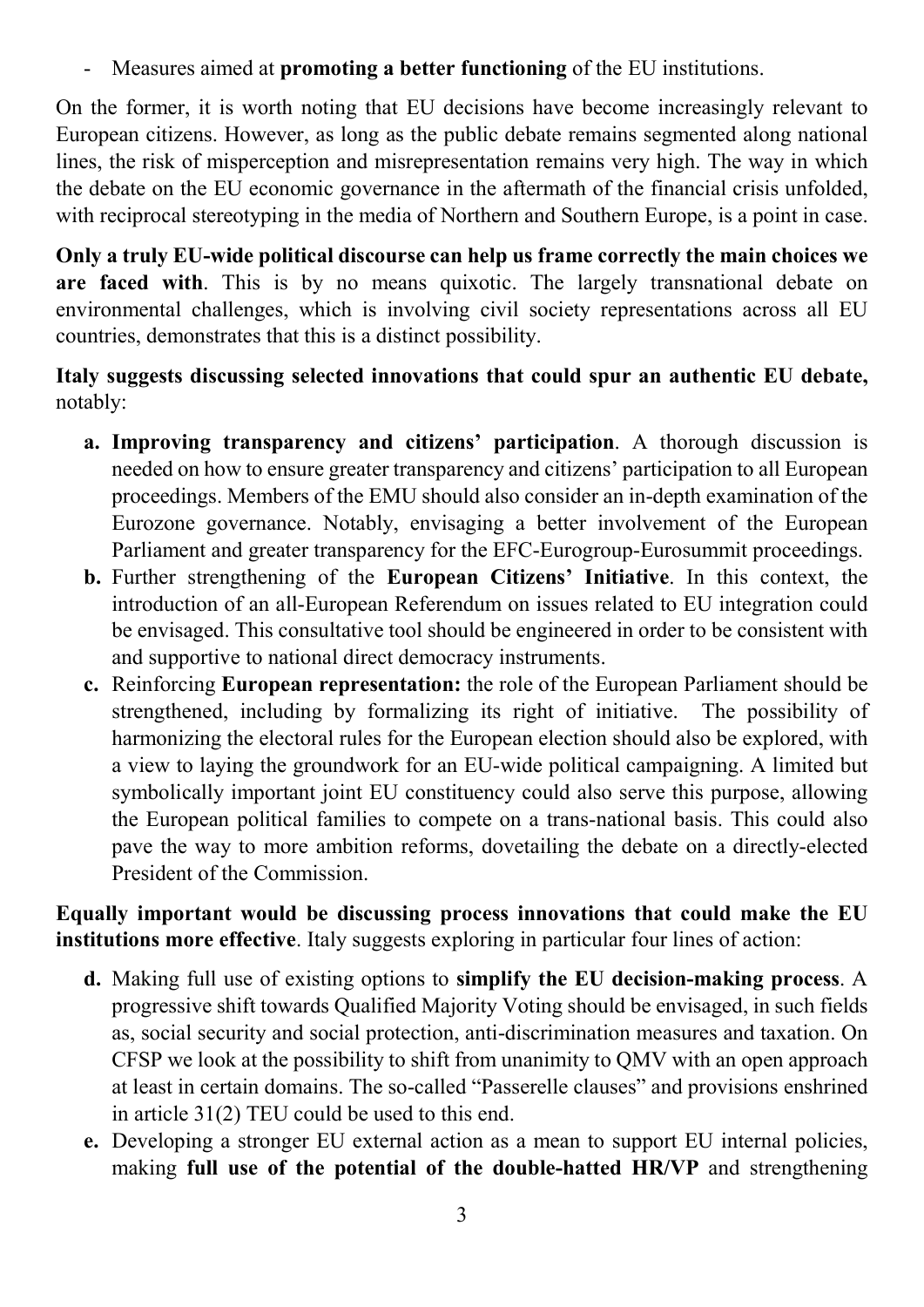EEAS-Commission coordination both at HQ level and in Third Countries. The ultimate goal is to enhance the ability of the EU to influence the security environment, particularly in our proximity, through connecting more strategically crisis management tools with other strands of external action.

- f. Streamlining the role of the General Affairs Council following the spirit and the letter of the Treaties, including by making its role in the preparation of the European Council more salient.
- g. Making full use of the opportunities offered by Presidency Trios, by rationalizing the division of labor along thematic lines and avoiding fragmentation, especially on complex legislative files involving longer negotiations.

# 3. Fine tuning policies - Promoting a thorough debate on EU priorities

Policies will be the gist of the Conference on the future of Europe. The Strategic Agenda adopted by the European Council in June 2019 provides a good guidance on the outstanding issues. The Conference should provide us with an opportunity to inform our citizens and, above all, receive their feedback, listen to their concerns and treasure their proposals on those issues that are perceived as particularly relevant by the wider public, including innovation, research and digital transition, public health, social security, social protection and inclusion, gender equality, security and defense, transparency and relationship between citizens and the Public Administration, cultural policies, preservation of cultural heritage and landscape, cultural and creative industries, etc. In so doing, this exercise should help us spotlight the notion of European public goods, highlighting the fields in which joint EU action has a clear added value. Most importantly, the Conference should serve the purpose of laying the foundations of a true European debate. In this respect, specific emphasis should be given to those policies that make the headlines of national media and dominate, sometimes with a less than positive undertone, the national debates on the EU.

#### 3.1 A green deal for the Europeans

The European Green Deal shall certainly be one of the topics of choice of the Conference. It is also very fitting, since the environment is already at the center of an unfolding Europewide debate.

The "Green Deal" is a political necessity and a moral imperative, for the sake of future generations. However, it can also represent a great opportunity for relaunching growth and investments, especially at a time of economic slowdown in Europe.

The potential impact of the 2050 climate-neutrality goal on the European society and industrial base shall not be underestimated. We need to make sure that industrial green transition leaves no one behind and remains sustainable both socially and territorially.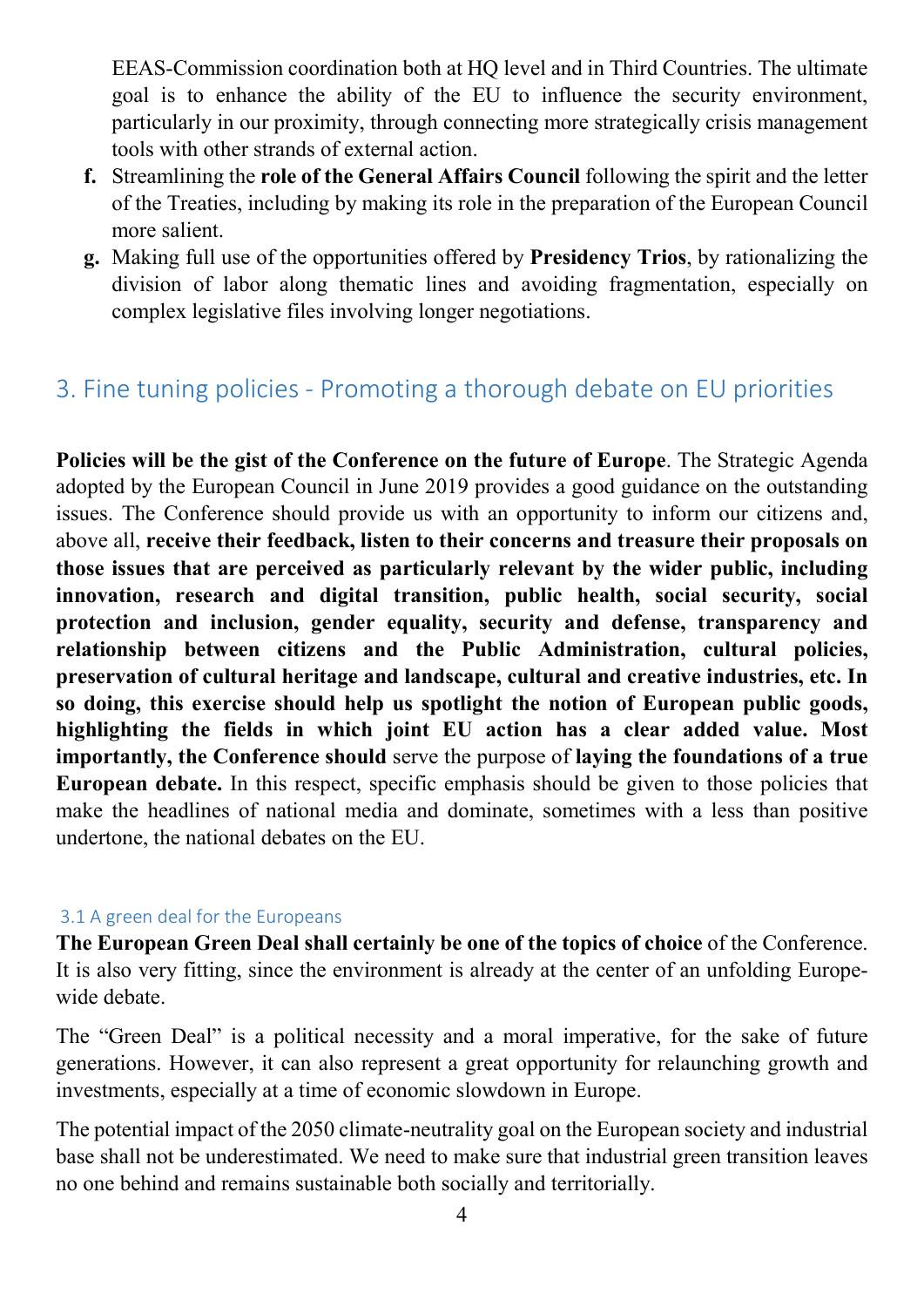Also, the transition towards a greener economy will need significant investments in innovation and adequate financial support. Without sufficient resources and a fully-fledged Sustainable Europe Investment Plan, the Green Deal is likely to prove ineffective.

Mobilizing EU funds and rallying private capitals will be essential, but at least equally, if not more, important will be activating national resources. Italy calls for a coherent European economic governance, allowing a wider use of budgetary policies for financing long-term investments and supporting the green transformation of our production system.

### 3.2 Debating economic policy choices, accomplishing the Economic and Monetary Union.

It is time to acknowledge that the European economic policy cannot be a mere aggregate of separate national policies. A pure and simple coordination of national fiscal policies, underpinned by abstract, one-size-fits-all technical criteria, does not serve well the purposes of a well-functioning economic and monetary union. Italy believes that a coherent/aggregated economic policy stance should be defined for the Eurozone as a whole, and that this should be reached through a transparent debate at the highest political level. The European Parliament and national Parliaments shall also be involved in the process.

Having in mind the objective of fulfilling the Sustainable Development Goals and having in mind the inextricable connection between the economic and social dimensions, Italy believes that the European Semester should gradually evolve into a broader "sustainable Semester". There is a clear need to move from the present predominant focus on fiscal discipline and financial stability towards a more comprehensive approach, which appropriately values the goals of sustainability, growth and preservation of the social fabric.

In the meantime, the architecture of the EMU ought to be completed building up its missing pillars: a common guarantee scheme for bank deposits and a macroeconomic stabilization mechanism. We look forward for the Commission to present a proposal on a European unemployment benefit (re)insurance scheme and wish for its swift approval. Institutional issues, like appointing a European Finance Minister, with appropriate competences, prerogatives and resources, should also be considered.

The Conference should also help us take a fresh look to a contentious, yet essential, topic: tax harmonization. Clearly, this is not an issue that can be addressed without an honest and forward-looking trans-European perspective. Yet, a higher degree of uniformity in this area would massively benefit the functioning of the internal market, also avoiding aggressive tax planning and base erosion.

### 3.3 Facing the migration challenge together. An effective EU migration Policy.

Migration policies have been front and center of the political debate in the last few years. Unfortunately, the obvious crosscutting implications of this topic have been leveraged to show the EU under a bad light. Blaming its inertia or scapegoating it for the arrival of illegal immigrants has almost grown into a habit.